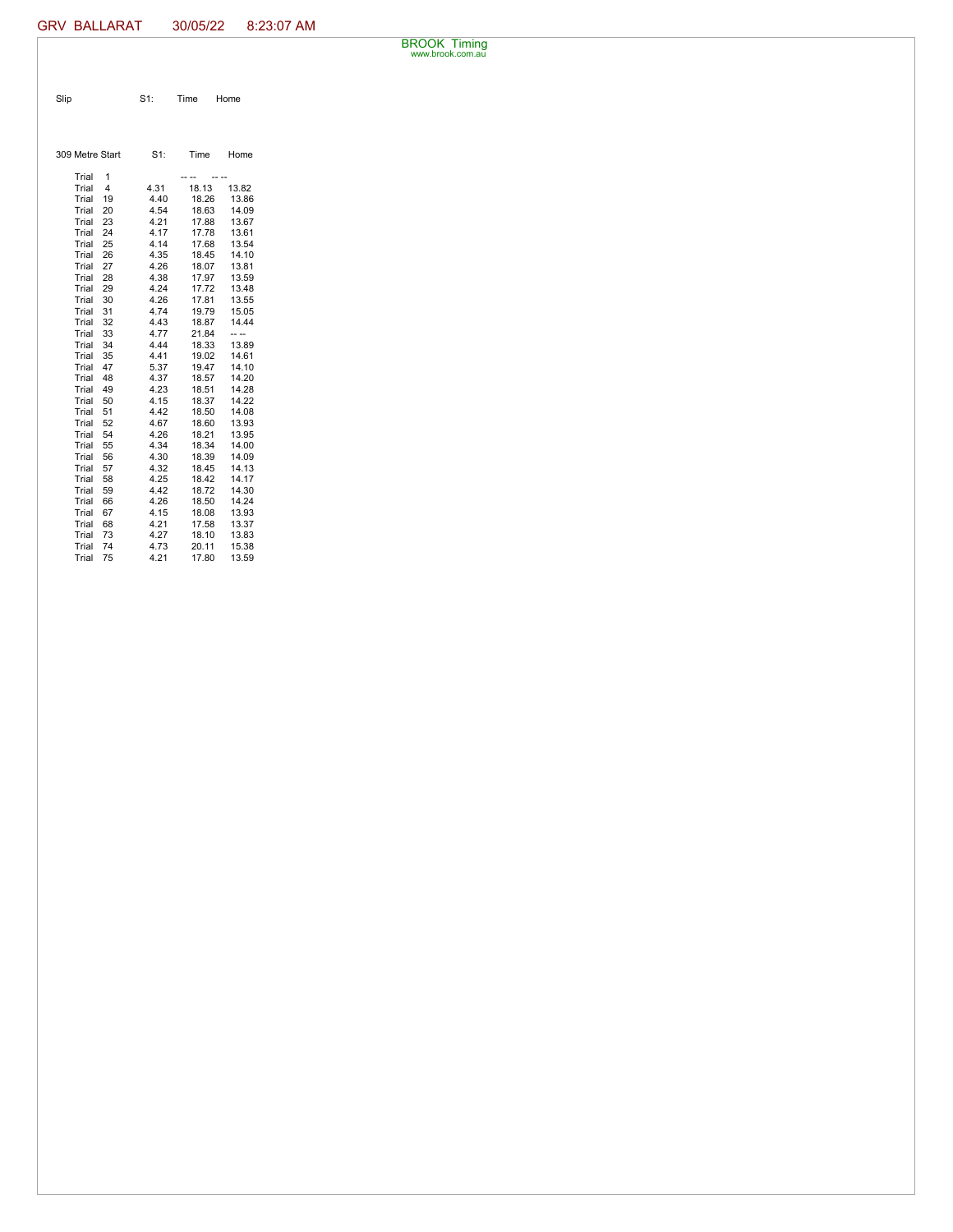## BROOK Timing www.brook.com.au

Page 2 30/05/22

| 390 Metre Start | S1:    | Time  | Home  |       |
|-----------------|--------|-------|-------|-------|
| Trial<br>5      | 9.03   | 23.17 | 14.14 |       |
| Trial<br>6      | 8.55   | 22.49 | 13.94 |       |
| Trial<br>7      | 8.44   | 22.03 | 13.59 |       |
| Trial<br>8      | 8.88   | 23.47 | 14.59 |       |
| Trial<br>9      | 8.90   | 23.17 | 14.27 |       |
| Trial<br>12     | 8.53   | 22.39 | 13.86 |       |
| 13<br>Trial     | 8.52   | 22.65 | 14.13 |       |
| Trial<br>14     | 8.55   | 22.78 | 14.23 |       |
| Trial<br>15     | 8.51   | 22.46 | 13.95 |       |
| 17<br>Trial     | 8.64   | 22.64 | 14.00 |       |
| Trial<br>18     | 8.55   | 22.59 | 14.04 |       |
| Trial<br>21     | 8.57   | 22.92 | 14.35 |       |
| Trial<br>22     | 8.83   | 23.38 | 14.55 |       |
| Trial<br>36     | 8.53   | 22.28 | 13.75 |       |
| Trial<br>37     | 8.61   | 22.56 | 13.95 |       |
| 38<br>Trial     | 8.71   | 22.72 | 14.01 |       |
| 39<br>Trial     | 8.95   | 23.30 | 14.35 |       |
| 40<br>Trial     | 8.66   | 22.61 | 13.95 |       |
| 41<br>Trial     | 8.64   | 22.49 | 13.85 |       |
| 42<br>Trial     | 8.43   | 22.70 | 14.27 |       |
| Trial<br>43     | 8.65   | 22.66 | 14.01 |       |
| 44<br>Trial     | 8.76   | 22.66 | 13.90 |       |
| Trial<br>45     | 8.59   | 22.76 | 14.17 |       |
| Trial<br>53     | 8.70   | 22.54 | 13.84 |       |
| Trial<br>61     | 8.74   | 22.85 | 14.11 |       |
| 62<br>Trial     | 8.79   | 23.33 | 14.54 |       |
| Trial<br>63     | 8.61   | 23.02 | 14.41 |       |
| 64<br>Trial     | 8.76   | 22.89 | 14.13 |       |
| 65<br>Trial     | 8.73   | 23.38 | 14.65 |       |
| Trial<br>69     | 8.39   | 22.25 | 13.86 |       |
| Trial<br>70     | 8.59   | 22.95 | 14.36 |       |
| Trial<br>71     | 8.59   | 22.74 | 14.15 |       |
| Trial<br>72     | 8.49   | 22.40 | 13.91 |       |
|                 |        |       |       |       |
| 450 Metre Start | $S1$ : | S2:   | Time  | Home  |
| Trial<br>2      | 6.75   | 11.71 | 26.06 | 14.35 |
| 3<br>Trial      | 6.75   | 11.71 | 26.10 | 14.39 |
| Trial<br>10     | 6.59   | 11.35 | 25.20 | 13.85 |
| 11<br>Trial     | 6.51   | 11.22 | 25.35 | 14.13 |